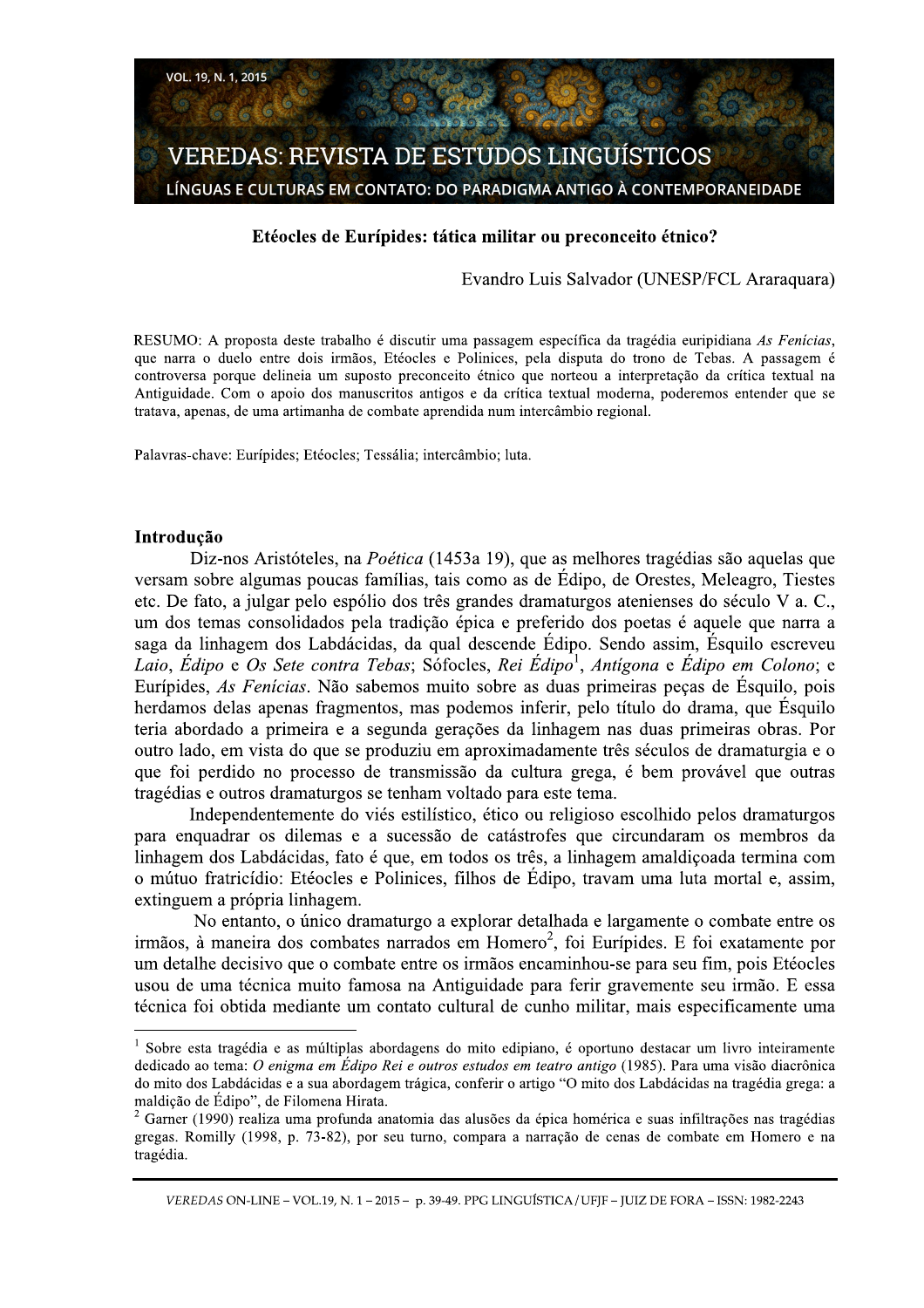técnica de luta aplicada na refrega entre hoplitas, tal como verificado em uma passagem d'As Fenícias.

A proposta deste trabalho é interpretar essa tática e analisar a sua eficiência pragmática, trazendo também à tona uma expressão que refletiu, em certo sentido, um preconceito regional em relação aos tessálios, devido ao estigma cultural nutrido contra eles por alguns escritores e pelos escoliastas da Antiguidade. Por outro lado, foi graças a um intercâmbio estabelecido com a Tessália que Etéocles, de Tebas, pode golpear com eficiência seu irmão Polinices que, apesar de ter se exilado em Argos, não buscou meios de aprimorar sua técnica militar a ponto de antever o golpe do irmão, perecendo, assim, por ignorância, podemos dizer.

### 1. Narrativa do combate, tática militar e estigma étnico

Conforme Dover (1977, p. 83), "(...) a convenção dramática estipulava que a violência física não devia ser mostrada em cena. Os gregos preferiam descrevê-la num discurso narrativo feito por um mensageiro (...)". As lendas heróicas de que os poetas se serviram para compor seus dramas<sup>3</sup> estão repletas de assassinatos, traições torpes e suicídios. Assim, quando Etéocles e Polinices travam um combate singular que culmina no mútuo fratricídio, eles não se matam no palco, mas é um mensageiro que vem relatar aos espectadores (Creonte, irmão de Jocasta e tio dos mortos, e a audiência teatral propriamente dita) a notícia trágica da morte dos filhos de Édipo.

Do ponto de vista da economia dramática, o duelo narrado pelo segundo mensageiro vem na esteira da convicção de que a salvação da cidade estava garantida, pois Meneceu, filho de Creonte, havia se sacrificado em benefício da cidade, conforme a profecia do adivinho Tirésias expressa em episódio anterior. Desse modo, a narrativa do duelo singular pode ser desenvolvida sem contratempos e recebe toda a atenção dramática<sup>4</sup>.

Do ponto de vista de sua forma e conteúdo, a narrativa de combate entre os dois irmãos amaldicoados tem claras ressonâncias das narrativas e relatos de combate contidos na *Iliada*, de Homero, mas, diferentemente da narração na épica

> (...) o relato da tragédia resolve uma espera ansiosa, dirige-se a pessoas comovidas. É feito por alguém que compartilha da emoção delas, sentindo essa emoção tanto mais vividamente por ter acabado de participar da ação, ou pelo menos por ter acabado de assisti-la. (ROMILLY, 1978, p. 79)

O relato do combate entre os irmãos amaldicoados pelo pai, em Eurípides, vai além dos motivos homéricos e estabelece uma pequena paródia com o duelo entre Ájax e Heitor na *Iliada* (XIV, v. 402-20). Vendo que Heitor estava levando vantagem sobre os Aqueus, Ájax se encaminha para a refrega, momento quando Heitor dispara sua lança e ela finca na intersecção de dois boldriés, na altura do peito, sem, contudo, ferir-lhe a carne. Heitor decide, então, se retirar do combate e voltar para a linha troiana, mas o herói grego, segundo na hierarquia dos mais excelsos combatentes, observando o recuo de Heitor, lança uma enorme

 $3$  Conferir Burian (1997) e Sommerstein (2005).

<sup>&</sup>lt;sup>4</sup> São destinados aproximadamente 123 versos para narrar o confronto dos dois irmãos. Se somarmos a essa narrativa uma outra narrativa em que os preparativos são trazidos à tona, teremos 320 versos de narração de combate. Numa tragédia que tem 1776 versos, isso corresponde a pouco mais de 20% da tragédia.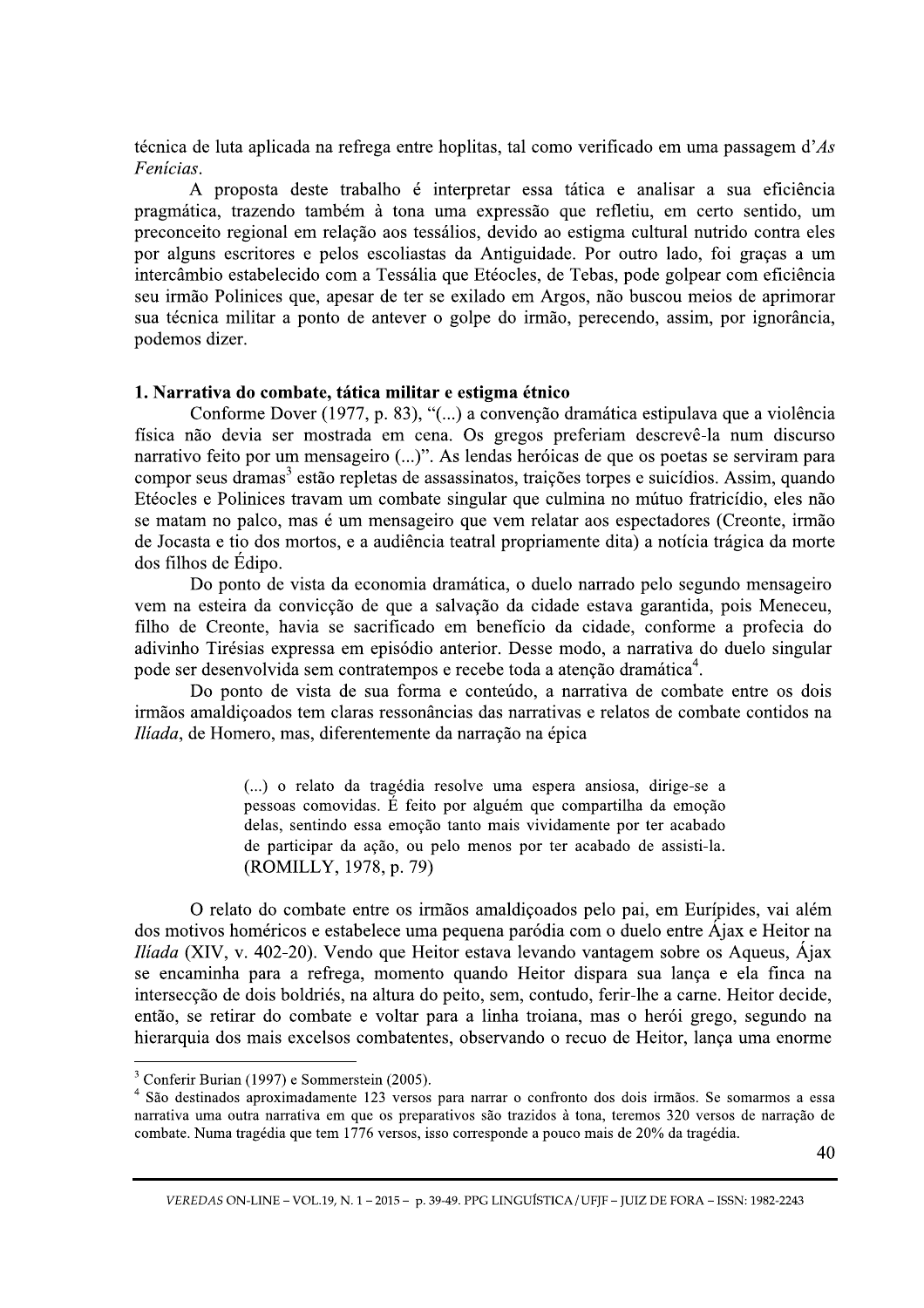pedra sobre ele, dentre as que serviam para calçar um dos navios (que tomba no terreno), a qual encontra o peito do herói troiano, fazendo-lhe rodopiar e cair no chão, ao que é imediatamente resgatado pro seus companheiros.

No duelo d'As Fenícias, Polinices fincou a lança na coxa de Etéocles, que devolveu o golpe fincando sua lanca no ombro de Polinices. Mas a lanca se quebrou com o impacto, de modo que Etéocles ficou sem uma importante arma. Então ele pegou uma rocha e jogou na direção de Polinices, quebrando-lhe a lança. Os dois estavam feridos sem gravidade aparente e desprovidos de suas respectivas lanças. Sacaram das espadas e o combate passou ao segundo estágio. O mensageiro narra o seguinte:

| καί πως <sup>5</sup> νοήσας Έτεοκλῆς τὸ Θεσσαλὸν                 |      |
|------------------------------------------------------------------|------|
| έσήγαγεν σόφισμ' όμιλίαι χθονός.                                 |      |
| έξαλλαγείς γάρ τοῦ παρεστῶτος πόνου,                             |      |
| λαιὸν μὲν εἰς τοὔπισθεν ἀμφέρει πόδα,                            | 1410 |
| πρόσω τὰ κοῖλα γαστρὸς εὐλαβούμενος,                             |      |
| προβάς δὲ κῶλον δεξιὸν δι' ὀμφαλοῦ                               |      |
| καθῆκεν ἔγχος σφονδύλοις τ' ἐνήρμοσεν.                           |      |
| <i>δμοῦ δὲ κάμψας πλευρὰ καὶ νηδὺν τάλας</i>                     |      |
| σὺν αἱματηραῖς σταγόσι Πολυνείκης πίτνει <sup>6</sup> .          | 1415 |
| E de algum modo, após ponderar a tática tessálica,               |      |
| adquirida de um intercâmbio com a região, ele a aplicou:         |      |
| retirando-se do raio de ação da luta,                            |      |
| ele retrocede o pé esquerdo,                                     | 1410 |
| sem contudo desguarnecer a cavidade do ventre,                   |      |
| para depois avançar a sua perna direita                          |      |
| e fincar sua espada no umbigo do irmão, parando-a nas vértebras. |      |
| Polinices arcou o tronco até o estômago                          |      |
| e o infeliz tombou vertendo sangue'.                             | 1415 |

<sup>&</sup>lt;sup>5</sup> O mensageiro inicia seu relato com incerteza quanto a determinado aspecto. Ele oferece a sua interpretação usando um advérbio modalizador enclítico ( $\pi \omega \varsigma$ , "de algum modo", "de alguma maneira") com o particípio aoristo do verbo voé $\omega$ , conectando-o a Etéocles:  $\pi \omega \zeta$  voήσας. Amiech (2004, p. 538) entende que o mensageiro crê que "Étéocle a subitement eu l'idée de ce qu'on appelle en lutte la 'ruse thessalienne'". Mastronarde (1994, p. 541) entende que "the messenger knows how Et, would know of this trick, but cannot say how the idea came into Et.'s mind at this moment". As duas interpretações são distintas. A primeira crava que a aplicação da técnica foi instantânea e súbita. Mas o particípio aoristo de um verbo de intelecção invalida essa interpretação. Uma terceira opção vem de Medda (2006, p. 271): "E per qualque ragione Eteocle pensò all'astuzia tessala (...)". Estou de acordo com Mastronarde neste sentido: uma tática foi usada, mas o momento em que ela foi concebida não é preciso (o mensageiro não é onisciente, como pressupõe a interpretação de Amiech) significando que Etéocles estudou, na medida do possível, durante os momentos tensos do combate, a viabilidade da aplicação dessa tática tessálica. E após a consecução do pensamento ele a aplicou no combate e feriu o irmão.

 $6$  O texto grego foi editado por Gilbert Murray (1913) e extraído do site Perseus Digital Library.

 $^7$  A tradução é minha e não há nela qualquer pretensão poética. É uma tradução semântico-acadêmica.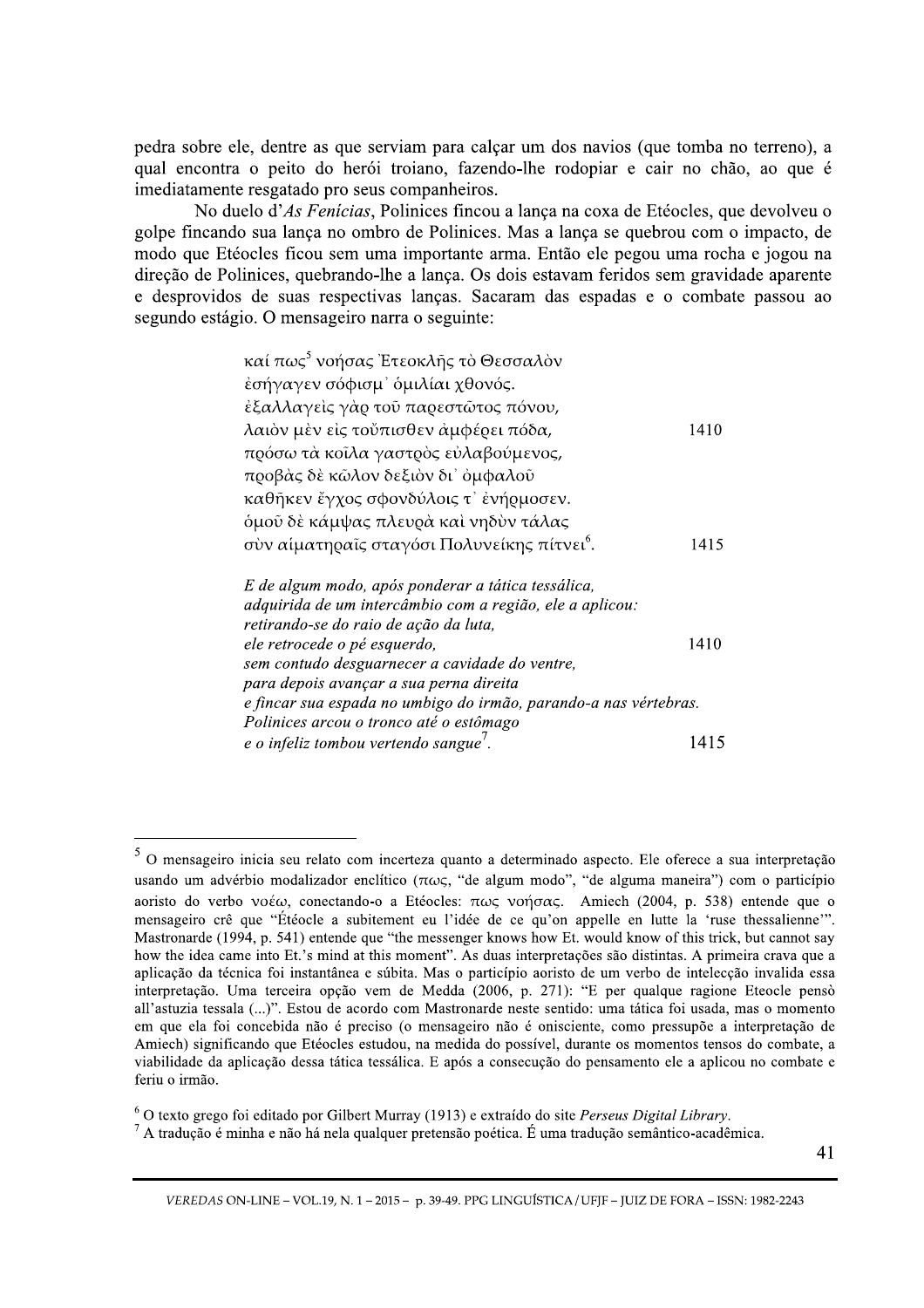A expressão τὸ Θεσσαλὸν/σὸφισμα rendeu bastante discussão desde os manuscritos e escólios antigos<sup>8</sup> (cito aqui os da primeira família, reunidos entre os séculos II e VI: o Parisinus 2713 e o Marcianus Venetus 471, ambos do século XII; e o Vaticanus 909, este do século XIII) que afirmavam que os habitantes da Tessália eram ardilosos eticamente (ποικίλοι τὰ ἦθη), isto é, não tinham retidão de caráter, tampouco pensamentos corretos, de modo que não se podia confiar num habitante vindo dessa região. O preconceito étnico era generalizado a ponto de ter se tornado proverbial  $(\pi \alpha)$ ou $\mu$ í $\alpha$ ) entre os gregos.

Amiech (2004, p. 539) recupera o estigma antigo relativo aos habitantes da Tessália e afirma, categoricamente, que "les Thessaliens avaient une reputation de perfidie. Puis diverses anedoctes illustrent la vérité de cette affirmation générale concernant tout un peuple", e uma dessas anedotas é atribuída a Simônides de Céos (séculos VI-V a. C.). Esse poeta é considerado o primeiro a reformular e aprofundar o estatuto da poesia desde Homero, criando uma teoria estética sobre este ofício, o qual passa a não ter mais origem na inspiração divina. Simônides confirma a dimensão enganadora do ofício poético no sentido de criar emoções a partir de um enredo fictício. Contudo, indagado sobre o motivo pelo qual ele não conseguia, através da poesia, ludibriar os tessálios (τί δή μόνους ούκ έξαπατάς da seguinte maneira: "porque Θεσσαλούς), Simônides teria respondido são demasiadamente ignorantes para serem enganados por mim ( $\alpha \mu \alpha \theta \acute{\epsilon} \sigma \tau \epsilon \rho o \nu \gamma \acute{\alpha} \rho \acute{\epsilon} \sigma \nu \gamma \acute{\eta} \omega \varsigma$  $\dot{v}$ π' έμοῦ ἐξαπατ $\tilde{\alpha}$ σθαι), ou seja, "il faut un minimum d'intelligence, de sensibilité et d'intuition pour saisir et apprécier la fiction poétique" (Groningen, 1948, p. 3), o que significa dizer que os tessálios são toscos a ponto de serem insensíveis em relação ao efeito sedutor da poesia.

Na comédia As Nuvens, de Aristófanes, encenada em 423 a. C. na cidade de Atenas, Sócrates recebe um aluno chamado Estrepsíades e tenta ensiná-lo na arte da sofística, da artimanha discursiva com o propósito de ludibriar seus credores e, assim, ficar livre das dívidas que tanto o atormentam e que motivaram a ida dele ao pensatório de Sócrates e de seus discípulos. Após uma série perguntas e respostas, nos versos 749-50, Estrepsíades fornece uma solução "pragmática" e um tanto mirabolante, mencionando e envolvendo a região da Tessália em seu plano:

> γυναΐκα φαρμακίδ' εί πριάμενος Θετταλήν καθέλοιμι νύκτωο την σελήνην<sup>9</sup> (...)

Se eu comprasse uma mulher feiticeira da Tessália e, durante a noite, puxasse a lua para baixo $^{10}$  (...)

De acordo com a nota ao texto traduzido, Starzynski (1972, p. 205) esclarece que

(...) os tessálios apregoavam que Medeia havia perdido a caixa de drogas em seu território, cujas ervas, desde então, se tornaram dotadas de poderes mágicos. As mulheres da Tessália tinham fama de espertas

<sup>&</sup>lt;sup>8</sup> Cf. Amiech (2004, p. 538-9).

<sup>&</sup>lt;sup>9</sup> Passagem extraída do site Perseus Digital Library. O texto é estabelecido por Hall & Geldart (1907).

<sup>&</sup>lt;sup>10</sup> A tradução é minha.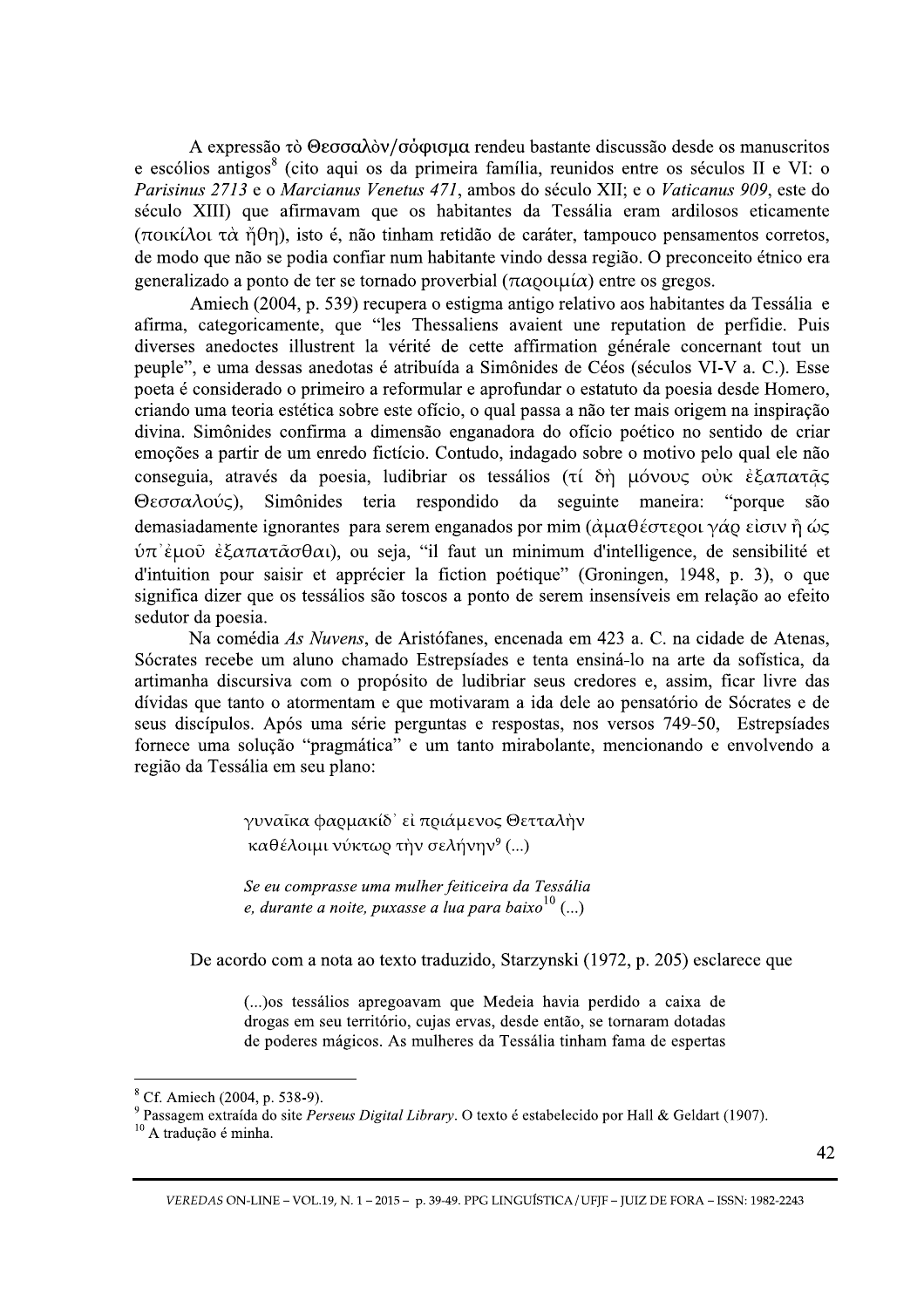em arte de bruxarias gabando-se até da habilidade de puxar a Lua para baixo do céu.

3 Medeia, vale lembrar, era a famosa feiticeira de Iolco, conhecida na mitologia grega por seus feitiços e por levar a vingança às suas últimas consequências, sempre contando com seus truques mágicos. Na tragédia que leva seu nome e dramatizada por Eurípides, Medeia assassina a filha do rei de Corinto, que seria a esposa de seu ex-marido, e, não satisfeita com a vingança pelo ultraje a que teria sido submetida pelo marido, assassina os próprios filhos, num esquema brutal de vingança que encavala uma série de assassinatos.

No dicionário, a expressão  $\Theta$ εσσαλὸν νόμισμα significa "moeda tessálica", mas, por derivação de sentido negativo, provavelmente alavancado pela fama adquirida na Antiguidade clássica, uma "moeda falsa".

O substantivo  $\sigma$ ó $\phi$ u $\sigma \mu \alpha$ , por seu turno, auxilia na construção entre os antigos dessa pecha de desonestos atribuída aos tessálios. Esse substantivo, em sua origem, não denotava um sentido negativo. No entanto, a semântica do termo sofreu alterações com o tempo, passando a adquirir um sentido pejorativo. Quando se queria classificar um discurso de artificioso, um discurso aparentemente verdadeiro, mas essencialmente falso, o substantivo  $\sigma$ ó $\phi$ ισμα se ajustava perfeitamente ao caso.

Então temos a composição de um sintagma altamente negativo. E Etéocles, dizem os manuscritos Marcianus Venetus 471 e Vaticanus 909, serviu-se do sofisma e do engano tessálico para ferir seu irmão. Mas no que consiste essa "trapaça"? O mensageiro explica adiante qual foi o procedimento de Etéocles durante o combate com Polinices, procedimento este que resultou num golpe quase fatal.

Bortwhick (1970, p. 15-21) escreveu um artigo que explica mais detalhadamente essa "trapaça" e, ao mesmo tempo, exime os habitantes da Tessália dessa pecha de desonestos que adquiriram na Antiguidade. Pelo menos no caso dessa "trapaça", que, na verdade, em contexto militar, tem o sentido de "tática".

Borthwick (1970, p. 18) afirma que "(...) in combat with sword and shield, the normal attitude for the right-hander is to advance the left leg and shielded left arm defensively, while the right arm and leg will thrust forward with additional force when the time is opportune to strike an attacking blow". Etéocles, conforme o mensageiro diz, estudou a aplicação da tática tessálica que consistiria em recuar a perna esquerda, como se fosse mudar de lado, protegendo naturalmente seu ventre com o escudo. Isso teria forçado Polinices a avançar para encurtar o espaço ou trocar de lado também, momento em que ele se descuidou e desguarneceu o ventre. Em uma fração de segundos, Etéocles completa o recuo da perna esquerda e, imediata e rapidamente, avança a perna direita e encontra seu irmão desprevenido, fincando a espada no umbigo dele, que arca vertendo sangue. Etéocles serviuse de nada mais do que um jogo de pernas para ludibriar a atenção do irmão enquanto recompunha sua posição por conta dos movimentos calculados de Etéocles.

as para desestabilizar os adversários. Bort<br>
49. PPG LINGUÍSTICA/UFJF – JUIZ DE FORA – ISSN: 1982-2:<br>
49. PPG LINGUÍSTICA/UFJF – JUIZ DE FORA – ISSN: 1982-2:<br> A explicação de Bortwhick, mais detalhada, assenta-se na transferência de uma estratégia convencional e bastante conhecida da luta grega em que um oponente procura levar vantagem sobre o outro através de um jogo de pernas que confunde o adversário na adoção ou na adaptação de uma nova postura. Nesse rearranjo, o oponente se descuida e leva o golpe. As lutas modernas, como Karatê, Boxe, mas sobretudo o Tae Kwondo, só para citar algumas, trabalham esse jogo de pernas para desestabilizar os adversários. Bortwhick

 $\ddot{\phantom{a}}$ VEREDAS ON-LINE – VOL.19, N. 1 – 2015 – p. 39-49. PPG LINGUÍSTICA / UFJF – JUIZ DE FORA – ISSN: 1982-2243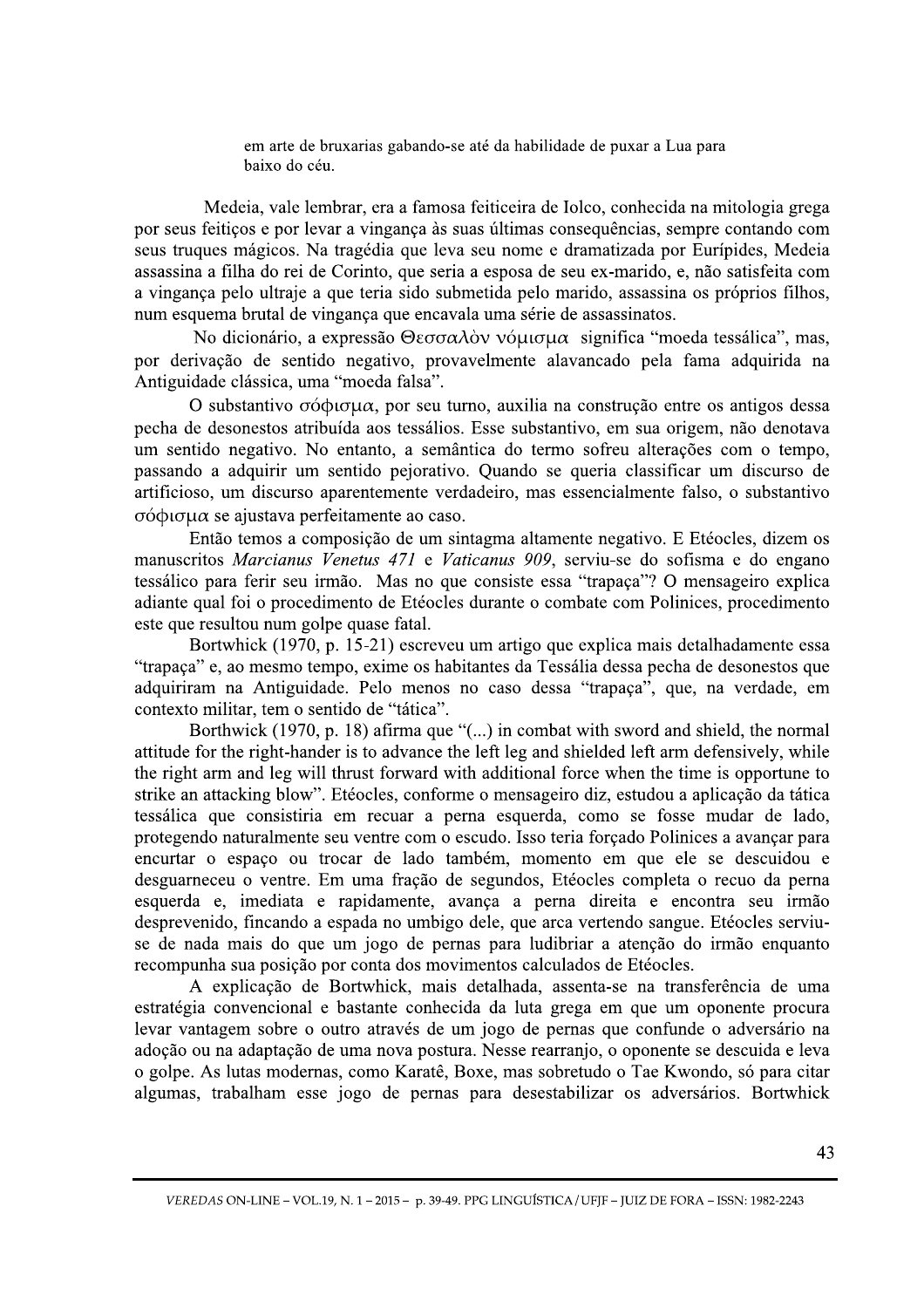sustenta que Etéocles transferiu uma tática/técnica de luta sem armas para uma luta entre hoplitas, com escudo e espada.

Na esteira de Bortwhick, que exime os tessálios da fama de desonestos, Mastronarde (1994, p. 542) apoia-se na construção sintática dos versos e no uso que o idioma grego faz da disposição do artigo na frase, dependendo do efeito desejado, para sustentar que "the article shows that this is a specific, familiar manoeuvre, not a generalizing use of the ethnic adj. for any species of trickery", isto é, o adjetivo ( $\Theta \varepsilon \sigma \sigma \alpha \lambda$ óv) está em função atributiva (entre o artigo  $\tau$ ) e o substantivo  $\sigma$ ó $\phi$ ισμα), mostrando que a expressão  $\tau$ ) Θεσσαλὸν σόφισμα não pode ser um estigma dos tessálios, quer dizer, a expressão não pode ser entendida como uma generalização étnica para qualquer espécie de trapaça, como se toda trapaça conhecida na Hélade tivesse tido sua origem na Tessália. Para ser entendido dessa forma, o adjetivo deveria vir em função predicativa (τὸ σόφισμα Θεσσαλόν). O sintagma claramente aponta para uma manobra particular e específica.

O plano adotado por Etéocles está associado, segundo supõe Borthwick, a algum lutador famoso da Tessália. Em um ambiente *agonístico* em que os gregos estavam habituados, é de se supor que táticas e técnicas de lutas se tornassem familiares em jogos pan-helênicos. Gardiner (1904, p. 14-5) sustenta que a luta (wrestling) era tão popular na Grécia, desde a era arcaica, que regiões emprestavam seus nomes para "batizar" determinada técnica ou estilo, como por exemplo, "the thessalian chip", "the sicilian style". Tejada (2004), por seu turno, sustenta que a importância dada pelos gregos aos combates, seia em contexto militar ou de competição, levou à criação de tratados e a adoção de termos específicos nessa esfera, como o tipo de golpe que levaria o oponente à queda. Vale ressaltar que, na Atenas clássica, a freguência ao ginásio era parte integrante da educação dos cidadãos.

Percebemos até então que a Tessália era uma região bastante fértil em estratégias de combate a ponto de ter mais de um sintagma relacionado ao wrestling. A vantagem tática e técnica que permitiu a Etéocles ferir seu irmão com mais profundidade adveio da introjeção de um estratagema familiar presumível, porém específico da Tessália. O único que não estava familiarizado com esse tipo de dimensão era seu irmão Polinices. Alguém poderia contra-argumentar: mas se é uma tática muito comum e familiar, porque o mensageiro explica em que ela consistia logo em seguida?

Devemos entender que a tal tática é conhecida entre lutadores e/ou guerreiros. No tête-à-tête de um combate, valendo a vida ou não, cada combatente usa dos artifícios que encontra à mão para subjugar seu oponente e o mensageiro está narrando o conflito para Creonte, que não é lutador e muito menos um hoplita. E para a audiência ateniense, o que é mais importante. É plausível, então, que o mensageiro explique uma manobra relativamente conhecida para quem não tem familiaridade com o termo. Afinal de contas, quem não é lutador não tem obrigação de se familiarizar com o termo. E de onde veio essa familiaridade?

O mensageiro explica a adoção dessa tática tessálica de combate por Etéocles com a seguinte expressão: όμιλίαι χθονός. Essa expressão também causou controvérsias e é uma pena que Borthwick, após decifrar mais exatamente o estratagema de Etéocles, não tenha se dado conta disso. Para Borthwick (1970, p. 21), a expressão significa "through his familiarity with the terrain", ou seja, Etéocles aplicou a tática tessálica porque conhecia o terreno em que ele e o irmão estavam combatendo. Borthwick toma o substantivo  $\chi \theta \omega v$  no sentido primário de "terra", "solo", "superfície". Conhecendo, então, a arena em que combatiam,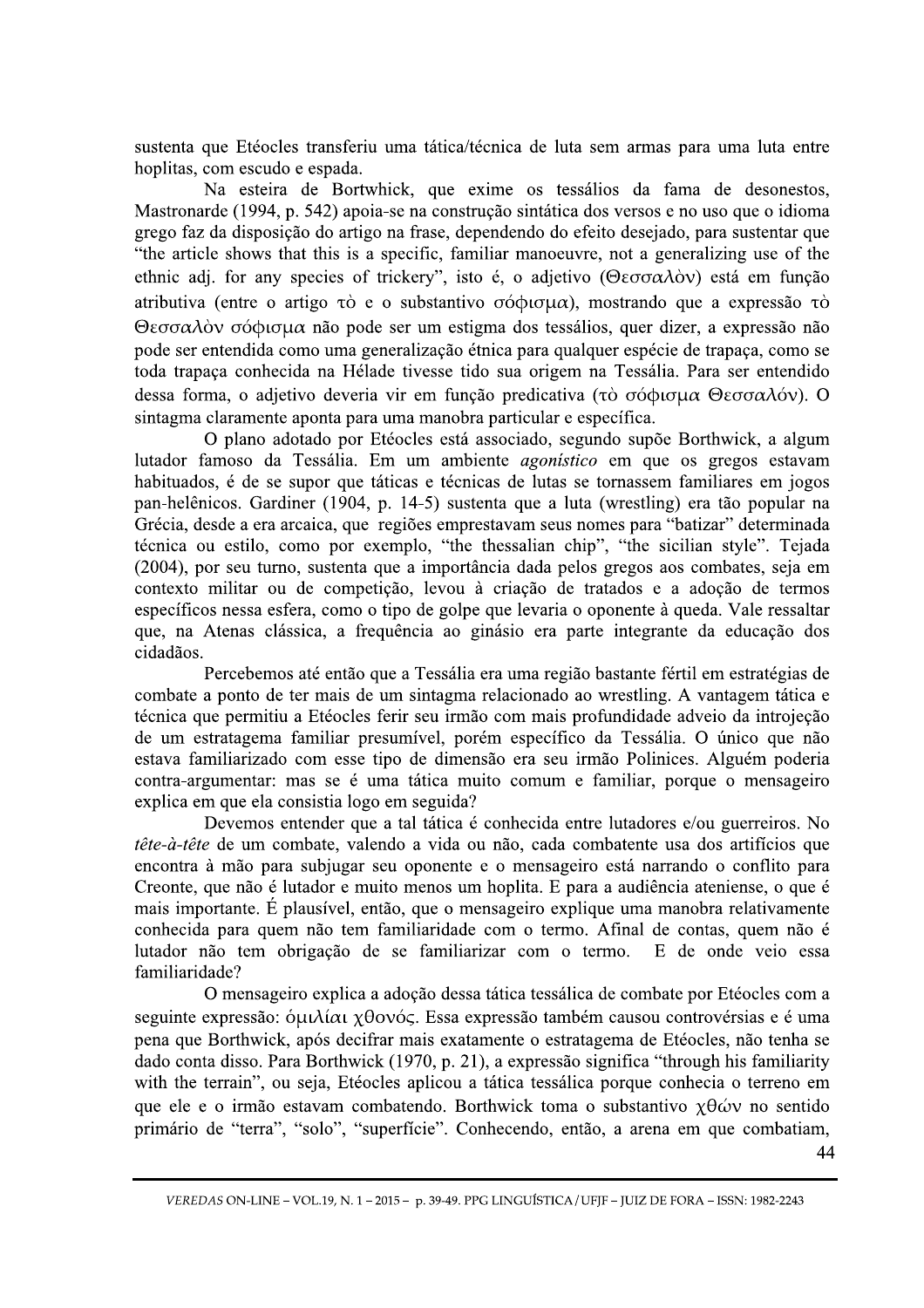Etéocles pôde aplicar a tática com êxito. Mas essa interpretação não procede porque, nos versos 1390-91, o mensageiro mencionou que Etéocles tropeçara em uma pedra e desguarnecera a coxa e, por esse desconhecimento do terreno, Etéocles foi ferido por Polinices. Então, se conhecesse o terreno, Etéocles deveria saber da existência de imperfeições ou irregularidades no solo, presentes no momento do combate, que pudessem se tornar obstáculos para sua glória particular, fato desmentido pelo mensageiro.

A expressão δμιλίαι χθονός, dicionarizada, acena também para um outra interpretação: a de um intercurso, seja sexual, ou de outra natureza. O genitivo xθoνός restringe e qualifica a qual tipo de intercurso a expressão se refere. Pela proximidade com o sintagma τὸ Θεσσαλὸν/σόφισμα, a interpretação da passagem acena para um intercâmbio que Etéocles estabelecera, em algum momento de sua vida, com a Tessália, e foi lá que aprendeu essa tática de combate, provavelmente observando lutadores locais. Seria normal para uma família aristocrática manter a instituição social da hospitalidade com outras famílias aristocráticas. Essa interpretação relativa ao intercâmbio é seguida por quase todos os comentadores do texto de Eurípides, exceto Borthwick. É a interpretação que mais favorece ao enriquecimento interpretativo da passagem, pois aponta para a instituição social da hospitalidade que, aliás, é amplamente difundida desde os tempos micênicos.

## 2. Uma breve nota sobre a instituição da hospitalidade

Considerada uma das mais importantes instituições nos âmbitos religioso e social, a hospitalidade permitia que uma família aristocrática de determinada região visitasse outra família igualmente aristocrática de uma região mais distante. O termo que regula essa interação é  $\xi \in \mathcal{E}$  (hospitalidade) e o substantivo  $\xi \in \mathcal{E}$  empregado em duplo sentido: ao estrangeiro/hóspede e ao anfitrião. As duas pontas dessa relação hospitaleira são protegidas pela autoridade máxima de Zeus. E a ambos cabe a obediência a determinadas regras, governadas por uma etiqueta específica.

Sendo assim, o anfitrião deve prover uma recepção adequada à situação, desde os gestos específicos de saudação, quanto à oferta de comida, banho, entretenimento, jogos; somente depois dessas práticas é que se pergunta a sua origem e a sua necessidade e, na despedida, oferece-lhe um presente. O estrangeiro/hóspede deve tratar o palácio com extremo respeito. A consolidação dessa relação de hospitalidade cria laços, alianças e proteção, e é projetada para os descendentes que poderão ser hóspedes ou anfitriões. Pelo contrário, transgressão das normas hospitaleiras cria inimizade e guerra.

A Odisseia, de Homero, está quase toda ela assentada nas ocorrências de hospitalidade, seja consolidando essa prática, seja transgredindo tal instituição. Como transgressão, podemos citar o episódio em que Odisseu e seus companheiros aportam na ilha de Polifemo e, desprezando completamente a etiqueta do hospitaleiro, Polifemo devora alguns companheiros do herói itacense, que vai gerar uma reação em cadeia (Polifemo tem seu único olho perfurado), culminando no ódio de Posídon contra Odisseu, pois Polifemo é filho do deus do mar. Além desse episódio relativamente curto, em que as leis da hospitalidade não são devidamente observadas por uma das pontas, a maior perversão dessa instituição está no palácio do herói itacense, pois os pretendentes à mão de Penélope, sua esposa, são nobres que pilham e desidratam o patrimônio físico do herói ausente, insultam seus criados, filho e esposa, e se recusam a sair das dependências do palácio mesmo com os constantes pedidos de Telêmaco e Penélope. Essa longa cena de transgressão da hospitalidade é retoricamente

VEREDAS ON-LINE - VOL.19, N. 1 - 2015 - p. 39-49. PPG LINGUÍSTICA / UFIF - JUIZ DE FORA - ISSN: 1982-2243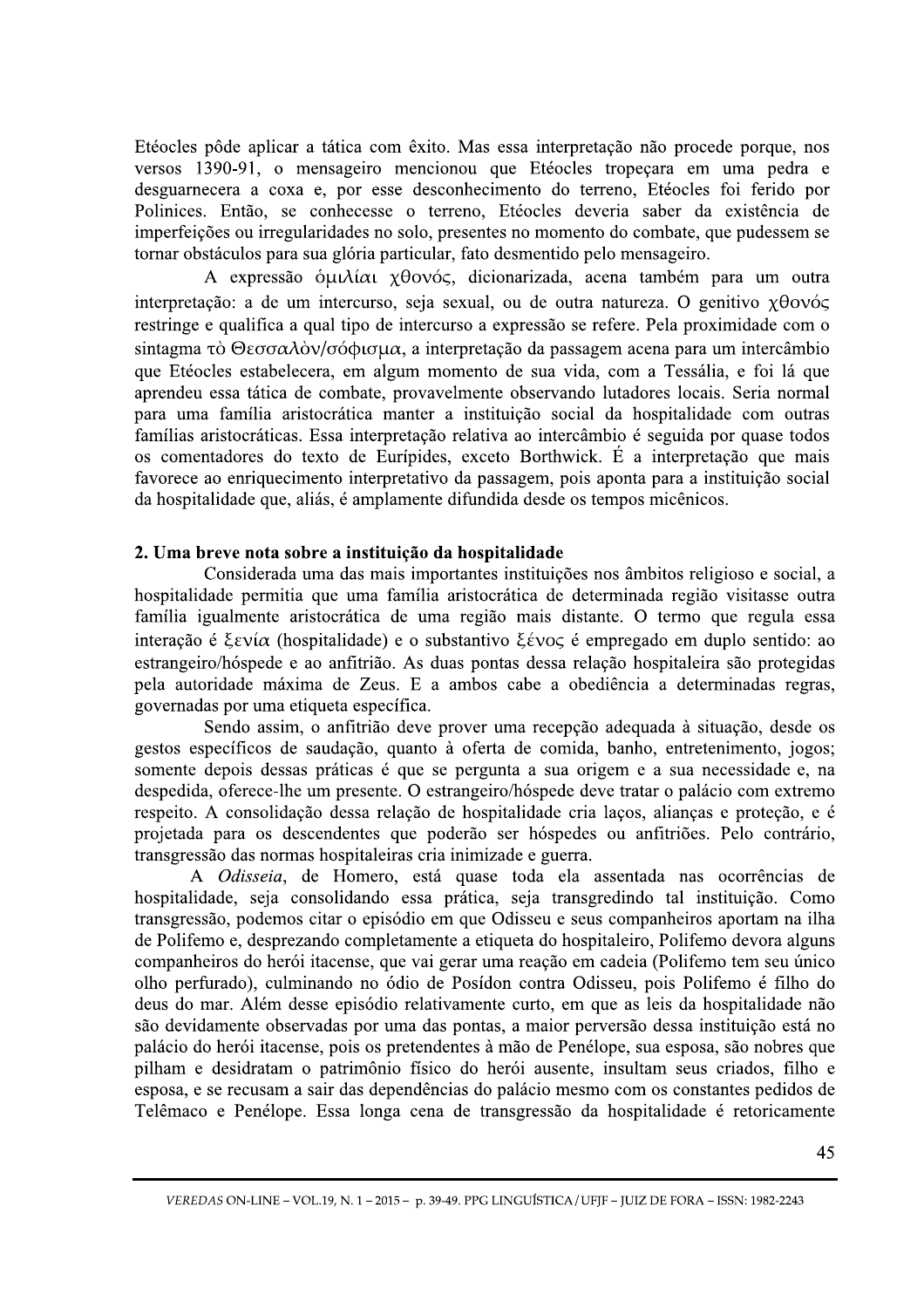trabalhada para justificar o retorno de Odisseu e a sua consequente vingança, retomando, enfim, o controle absoluto do que lhe tinha sido pilhado.

Um dos mais longos episódios de consolidação e observação das leis da hospitalidade está na corte do rei Alcínoo, quando Odisseu, ainda incógnito, é recebido pelos feácios. Dentre as inúmeras etiquetas que regem a hospitalidade na corte de Alcínoo estão os jogos atléticos (no **pugilato, na luta**<sup>11</sup>, no salto e na corrida), em que os nobres são convidados a entreter o hóspede nas competições mais diversas e, eventualmente, incorporam o hóspede nessa espécie de confraternização, apesar do contexto evidentemente competitivo em que as habilidades atléticas e técnicas são demonstradas como sinal de excelência. Muito além disso, porém, está o objetivo de se prover os jogos atléticos para o hóspede: fazer a publicidade externa do tipo de atletas que determinada região forma. Odisseu mostrou sua habilidade e todos ficaram estupefatos com a performance do herói desconhecido em meio ao contexto agonístico que tomou lugar em uma imensa etiqueta de hospitalidade.

## b 3. Considerações finais

Para finalizar essa breve reflexão, é de se notar que o mensageiro narra o duelo entre os irmãos *a posteriori* e, ao caracterizar determinado momento do combate entre eles, recorre a uma região não-ateniense para qualificar um substantivo, atribuindo a ele um suposto(?) preconceito étnico que era proverbial na Antiguidade clássica, em um julgamento que não foi levado em consideração pelos destinatários nos momentos subsequentes (talvez porque eles conhecessem o pressuposto étnico), mas que rendeu comentários extensivos nos escólios dos manuscritos antigos com o intuito de explicar o significado da expressão "tática tessálica". A explicação dos manuscritos assentava-se no estigma negativo que acompanhava os tessálios, mas que, conforme vimos, refere-se a uma técnica de luta característica dos lutadores da região. Substantivo e adjetivo estão isentos, portanto, do preconceito étnico que o estranhamento entre regiões e culturas comumente criava. Nesse sentido, um intercâmbio se mostrou frutífero do ponto de vista pragmático. O único que não estabeleceu o intercâmbio com a Tessália foi Polinices, que quase pereceu no combate por desconhecer a famosa tática/técnica tessálica.

Nessa perspectiva de intercâmbio de culturas, regiões e dialetos, os dramaturgos atenienses reverberam os mais variados aspectos da alteridade. Para citar um exemplo que transcenda o já abordado, na tragédia Os Sete contra Tebas, de Ésquilo, representada em 467 a. C., um mensageiro vem igualmente relatar a luta entre os dois irmãos, Etéocles e Polinices, mas ele é bem sucinto e menciona a Cítia, um lugar não-heleno, como procedência do aço usado na composição das espadas empunhadas pelos irmãos; metaforicamente, no dicionário, o adjetivo significa "áspero", "rude". Heródoto destina uma parte de suas *Histórias* sobre os Citas, povos iranianos e nômades, incapazes de fincar raízes e criar costumes políticos. Um lugar notadamente selvagem. Interessante notar que aspectos da alteridade criam opções linguísticas, notadamente funcionando como adjuntos adnominais. Como já foi mencionado a Cítia, uma forma de se referir a um deserto com determinadas características é usando a  $\exp$ ressão σκυθών έρημία (deserto dos citas ou deserto da Cítia), em que o genitivo  $\sigma$ Kv $\theta$  $\tilde{\omega}$ v exerce a função de adjunto adnominal. Essa expressão é encontrada na comédia Os Acarnenses de Aristófanes, no verso 704, para se referir a determinada pessoa que, por derivação de sentido negativo, seria uma pessoa rude, tosca, bárbara, pois ela vem de uma

 $\ddot{\phantom{a}}$ 

 $313$  Grifos nossos.

VEREDAS ON-LINE – VOL.19, N. 1 – 2015 – p. 39-49. PPG LINGUÍSTICA / UFJF – JUIZ DE FORA – ISSN: 1982-2243 49. PPG LINGUÍSTICA / UFJF – JUIZ DE FORA – ISSN: 1982-2:<br>|-<br>|-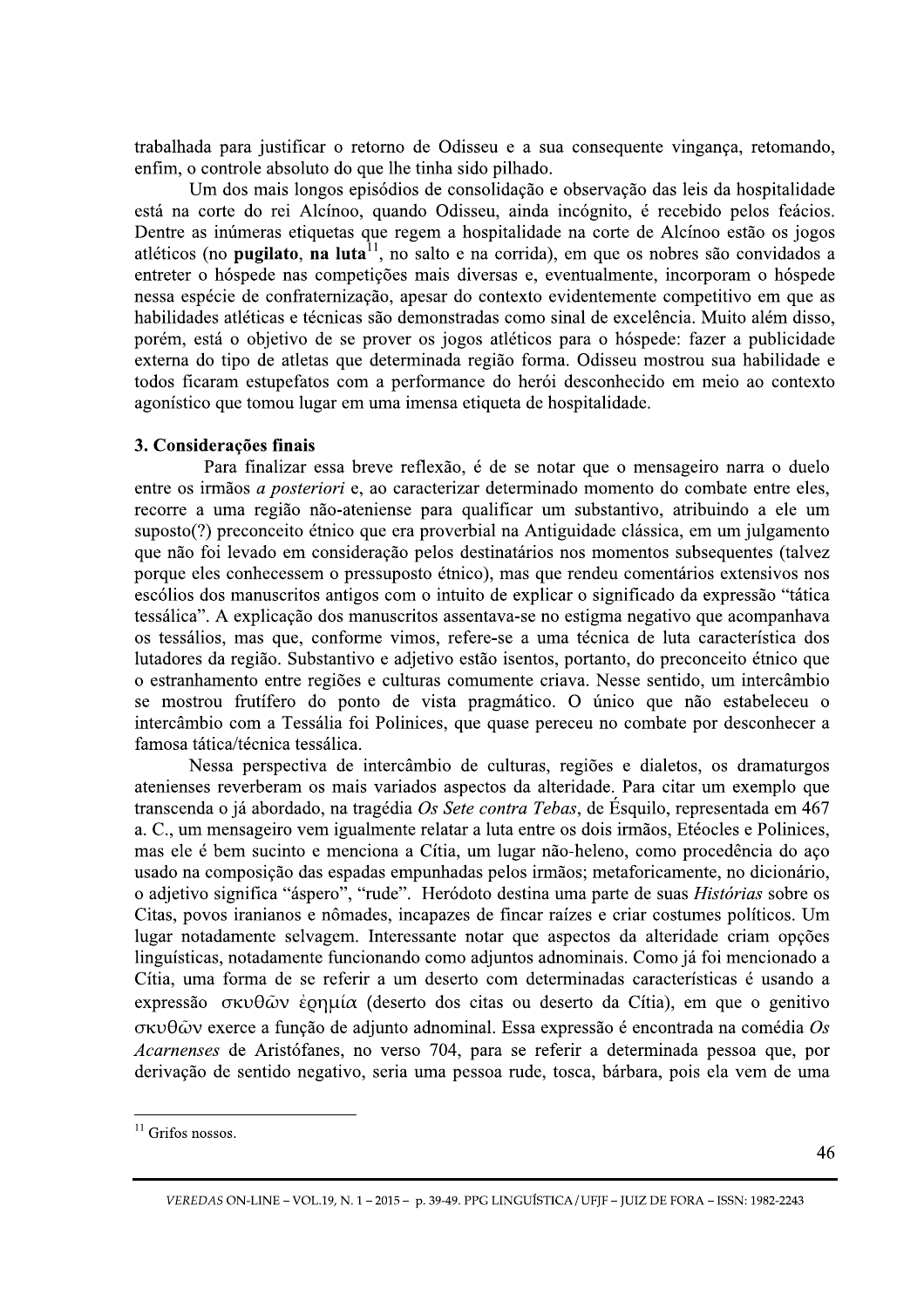região desértica nos mais amplos sentidos: em que não há condições climáticas para o cultivo de gêneros alimentícios necessários à fixação da população e, em decorrência dessa limitação, não fincam raízes locais de modo a constituirem uma organização política.

Se pensarmos na relação de Atenas com o multiculturalismo das regiões não atenienses, muitas delas, inclusive, bastante distantes, veremos que a região da Ática sempre esteve propícia a voltar seus olhos para o outro e para o novo. A épica homérica, por exemplo, desemboca no palco ateniense não somente pelos temas mitológicos, pelas grandes linhagens de um passado distante, mas pela absorção de modelos de narrativas, alusões, expressões dialetais, todos eles gestados numa região para além do território ático, da qual os poetas, de certa maneira, apropriaram-se e se encarregaram de difundir como patrimônio linguístico e cultural da Hélade. Especificamente falando, muito embora atenienses e espartanos tenham tido desavenças políticas extremamente graves, que geraram a famosa Guerra do Peloponeso, isso não impediu os dramaturgos atenienses de terem adotado nas passagens líricas da tragédia o dialeto dórico falado na região do Peloponeso, por considerarem tal dialeto mais lírico, quer dizer, mais afeito ao canto e à música do que o dialeto ático, destinado às partes dialogadas.

É de se supor que, pela narrativa do mensageiro, Etéocles tenha tido seu momento de intercâmbio e sido hóspede na Tessália, provavelmente tendo assistido a jogos atléticos como parte de sua recepção formal e oficial, conquanto não saibamos sob os auspícios de qual família nobre Etéocles estabeleceu seu intercâmbio.

Um dado sobre esse herói trágico é que ele tem um passado historicamente interessante. O rumor de sua "existência" pode ser encontrado na idade do bronze, algo em torno do século XVI a. C., num tratado de hipologia que pertence aos povos hititas, que estabeleceram seu povoado na Anatólia, mas que mantinham intercâmbio com os povos do outro lado do mar Egeu. Os hititas desenvolveram a técnica de manuseio das carruagens de combate, composta por dois cavalos e guiadas por um guerreiro. Nas tabuletas hititas, há o registro das relações que eles mantinham com os achaiwoi (os aqueus ou micênicos), principalmente no que diz respeito aos assuntos de ordem equestre para fins militares. De acordo com Vernant (1981, p. 11-2) "os antigos documentos reais de Hattusa, entre outras menções da Ahhiyawa (a Acaia), citam a permanência de príncipes aqueus, entre os quais Tawagalawas, vindos à corte para aí se aperfeiçoar na condução do carro". Tawagalawas é irmão do rei de Ahhiyawa (a Acaia), um nome que foi conectado a um nome grego: Etewoklewes, ou seja, Etéocles.

A propósito do combate entre os irmãos: embora Etéocles tenha aplicado a tática tessálica contra Polinices, ela não resultou em ferimento letal; mesmo caído, Polinices conseguiu sacar de sua espada e golpear o irmão; ambos morreram um pela mão do outro, conforme predizia a maldição que Édipo impetrou contra eles.

### Eteocles by Euripides: military tactics or ethnic prejudice?

ABSTRACT: This work discusses a specific excerpt of the tragedy *The Phoenician women* by Euripides that narrates the duel between Eteocles and Polynices, two brothers fighting each other for the throne of Thebes. This controversial excerpt outlines an alleged ethnic prejudice that haunted the interpretation of textual criticism in the Antiquity. Yet, based on ancient manuscripts and modern textual criticism, we will understand that it was nothing but a ruse of war learnt in a regional interchange.

Key-words: Euripides; Eteocles; Thessaly; interchange; fight.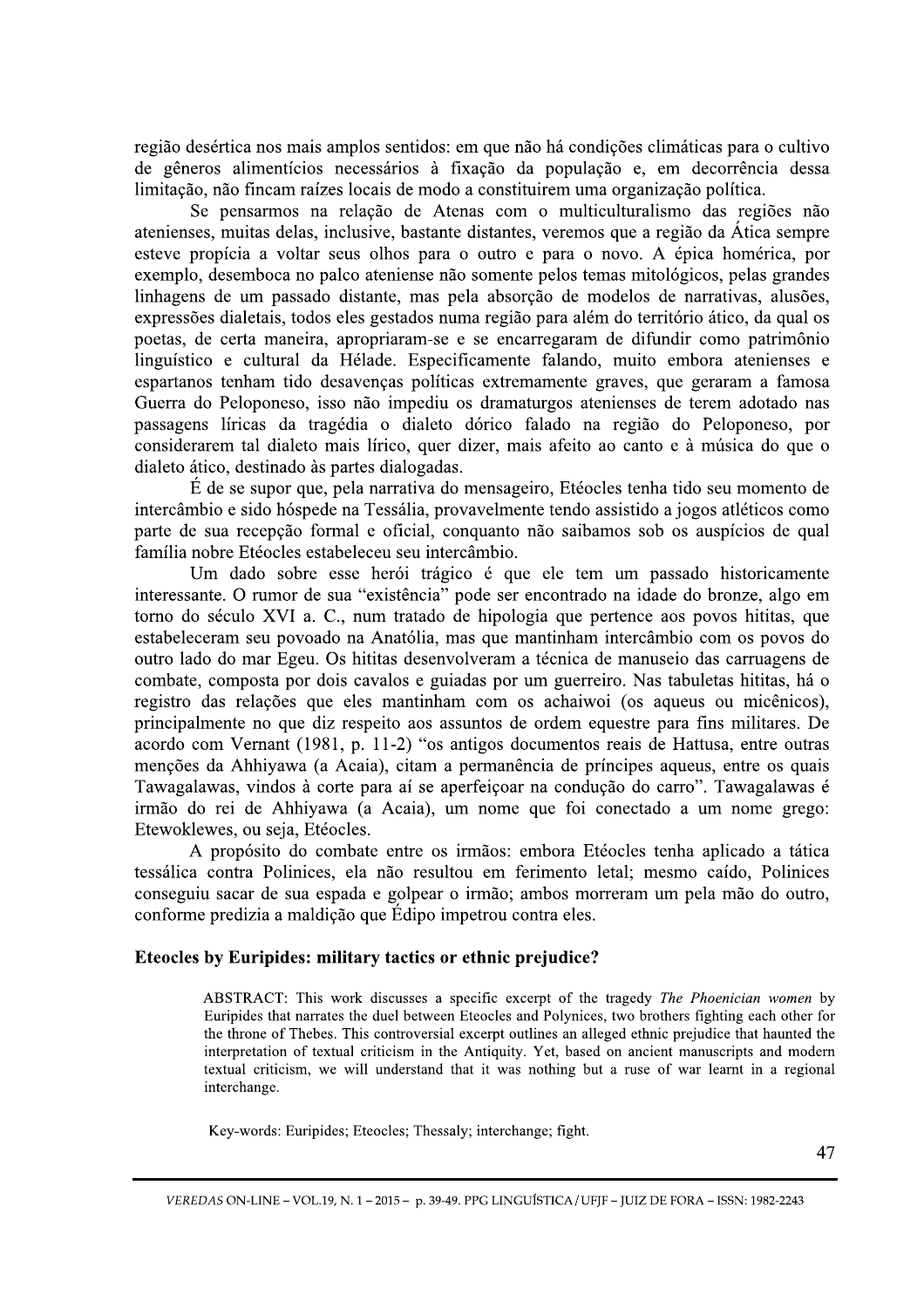### Referências bibliográficas

AMIECH, C. Les Phéniciennes d'Euripide. Paris: L'Harmattan, 2004.

ARISTÓFANES. As Nuvens. Tradução e notas de Gilda M. R. Starzynki. In: Sócrates, coleção "Os Pensadores", volume III, São Paulo, Abril Cultural, 1972.

ARISTÓTELES. Poética. Tradução de Eudoro de Souza, São Paulo, 1993.

BAILLY, M. A. Dictionnaire Grec-Français. Paris: Hachette, 1901.

BRIAND, M. Hospitalités paradoxales: les jeux du rite et de la parole dans le chants III et IV de l'Odyssée. In: Gaia: revue interdisciplinaire sur la Grèce Archaïque. no. 14. pp. 85-102, 2011.

BURIAN, P. Myth into *Muthos*: the shaping of tragic plot. In: EASTERLIN, P. E. (Ed.). The Cambridge Companion to Greek Tragedy. Cambridge: University Press, 1997, pp. 178-208.

CHANTRAINE, P. Dictionnaire etymologique de la langue grecque. Paris: Klincksieck, 1968.

CRAIK, E. Euripides: Phoenician Women. Aris & Phillips, 1988.

ESQUILO. Os Sete contra Tebas. Tradução de Donald Schuller. Porto Alegre: L&PM Pocket, 2003.

JONG, I. A Narratological commentary on Odissey. Cambridge: University Press, 2004.

GARDINER, E. N. Wrestling. In: The Journal of Hellenic Studies, vol. 25, 1905, pp.  $14-31.$ 

GARNER, R. From Homer to Tragedy: the art of allusion in Greek poetry. London: Routledge, 1990.

GRONINGEN, B. A. Simonide et les Thessaliens. In: Mnemosyne, volume 1, fascículo 1, 1948, pp. 1-7.

HERÓDOTO. História. Tradução de Pierre Henri Larcher. Rio de Janeiro: EbooksBrasil, 2006.

HOMERO. Ilíada. Tradução de Carlos Alberto Nunes. Rio de Janeiro: Ediouro, 2002.

VEREDAS ON-LINE - VOL.19, N. 1 - 2015 - p. 39-49. PPG LINGUÍSTICA / UFIF - JUIZ DE FORA - ISSN: 1982-2243